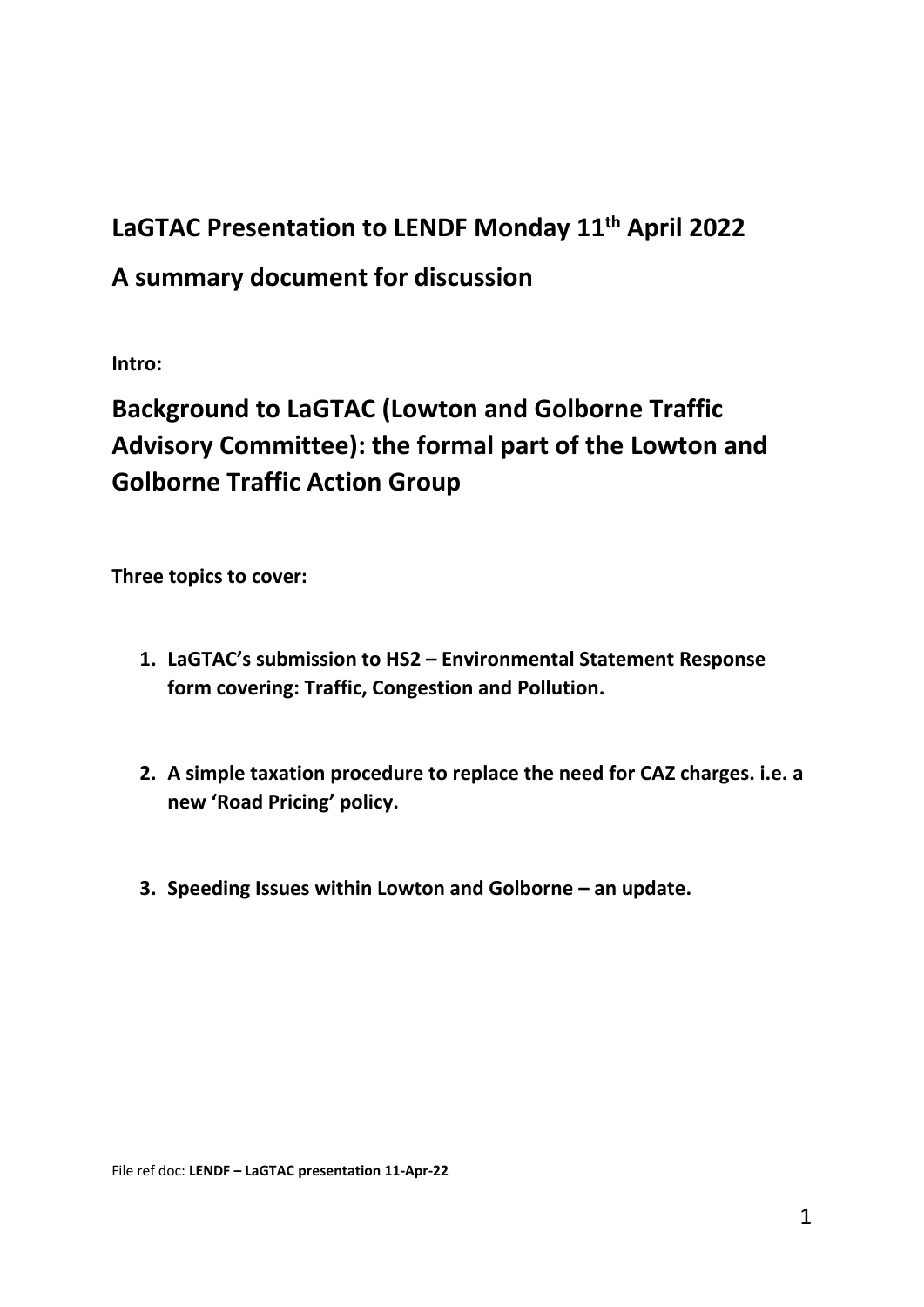# **Intro: Background to The Lowton and Golborne Traffic Action Group**

The Lowton and Golborne Traffic Action Group came into existence in 2019. In January 2020 a formal organisation **LaGTAC** (Lowton and Golborne Traffic Advisory Committee) was created with a constitution and terms of reference for formal interactions with "All Traffic Related 3rd Parties". The **Traffic Action Group (TAG)** is the social media body which has approximately 1.9k members. viz.



**LaGTAC (Lowton and Golborne Traffic Advisory Committee) Structure and lines of communication**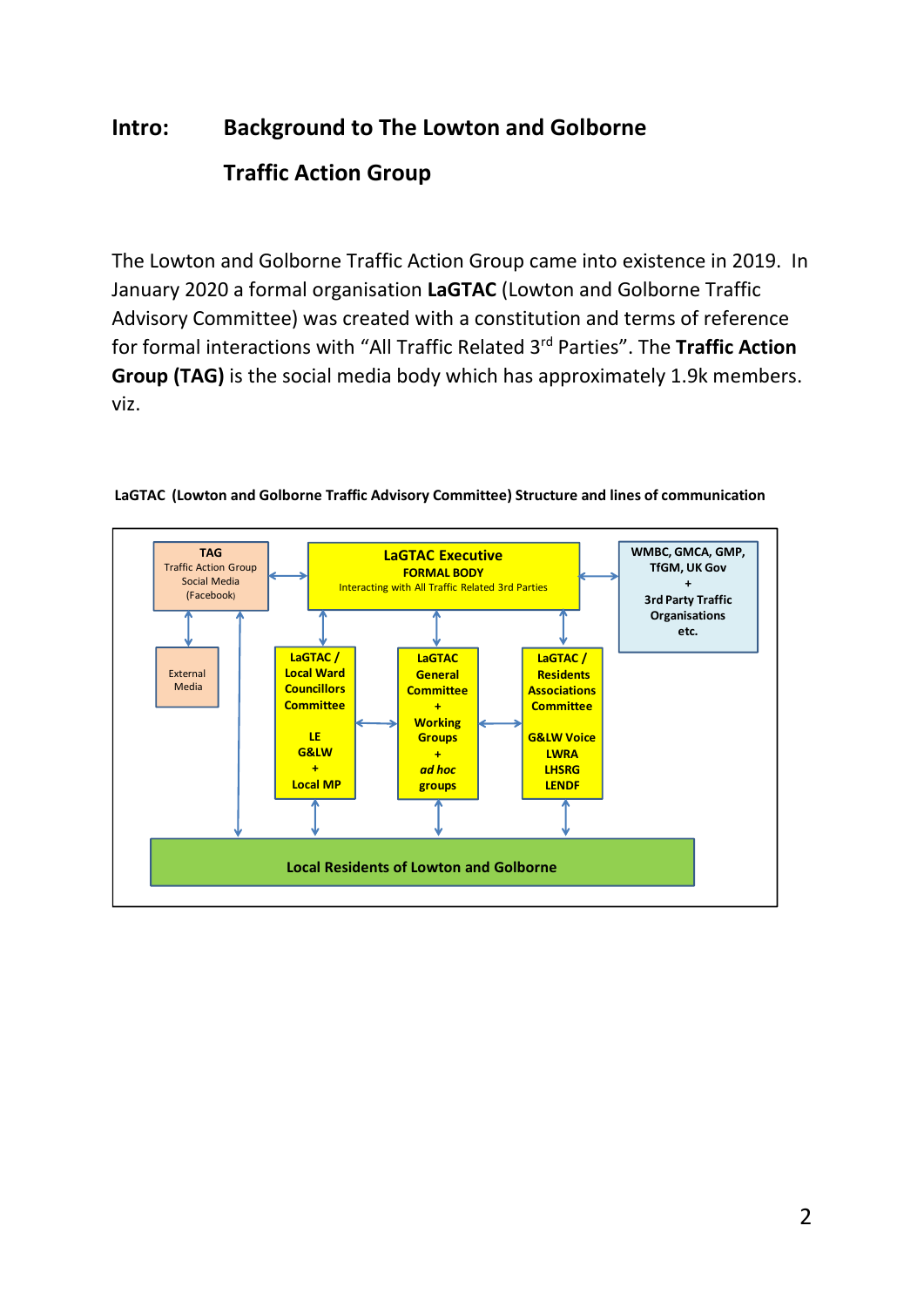- **1. LaGTAC's submission to HS2 – Environmental Statement Response form covering: Traffic, Congestion and Pollution.**
- LaGTAC's formal response to the Environmental Statement was submitted by email to Ipsos-MORI (30<sup>th</sup> March) and has been acknowledged.
- The response form consisted of 19 pages of text focussing solely on the TRAFFIC implications of HS2 to the congestion (total gridlock of the village) and pollution associated with quasi-static traffic.

The evidence given to HS2 was based upon a 20,000 word 54 page report written by LaGTAC and **presented to Wigan Council planning Committee** as an objection to the Bloor Homes Phase 3 development in 2020. And a LaGTAC "Community impact statement" **presented to the Parkside Development Inquiry** in 2021. These are equally valid for any developments within or near to Lowton and Golborne. **On the basis of the following: How can Wigan Council justify not rejecting the HS2 Risley- Bamfurlong development?**

- Local residents within the wards of Lowton East and Golborne and Lowton West have been campaigning for over a decade against the overdevelopment of Lowton and Golborne. **They find it insane that Wigan Council support this unviable HS2 project (Risley to Bamfurlong Spur) which is neither wanted nor needed.** Once again, Wigan Council have not consulted with the local residents who have far better knowledge of the area than any council officers.
- The current road infrastructure is unable to cope with the current amount of traffic travelling on the local roads – let alone the impact of further vehicles resulting from further developments in and adjacent to its local ward boundaries and the impact of the HS2 spur construction.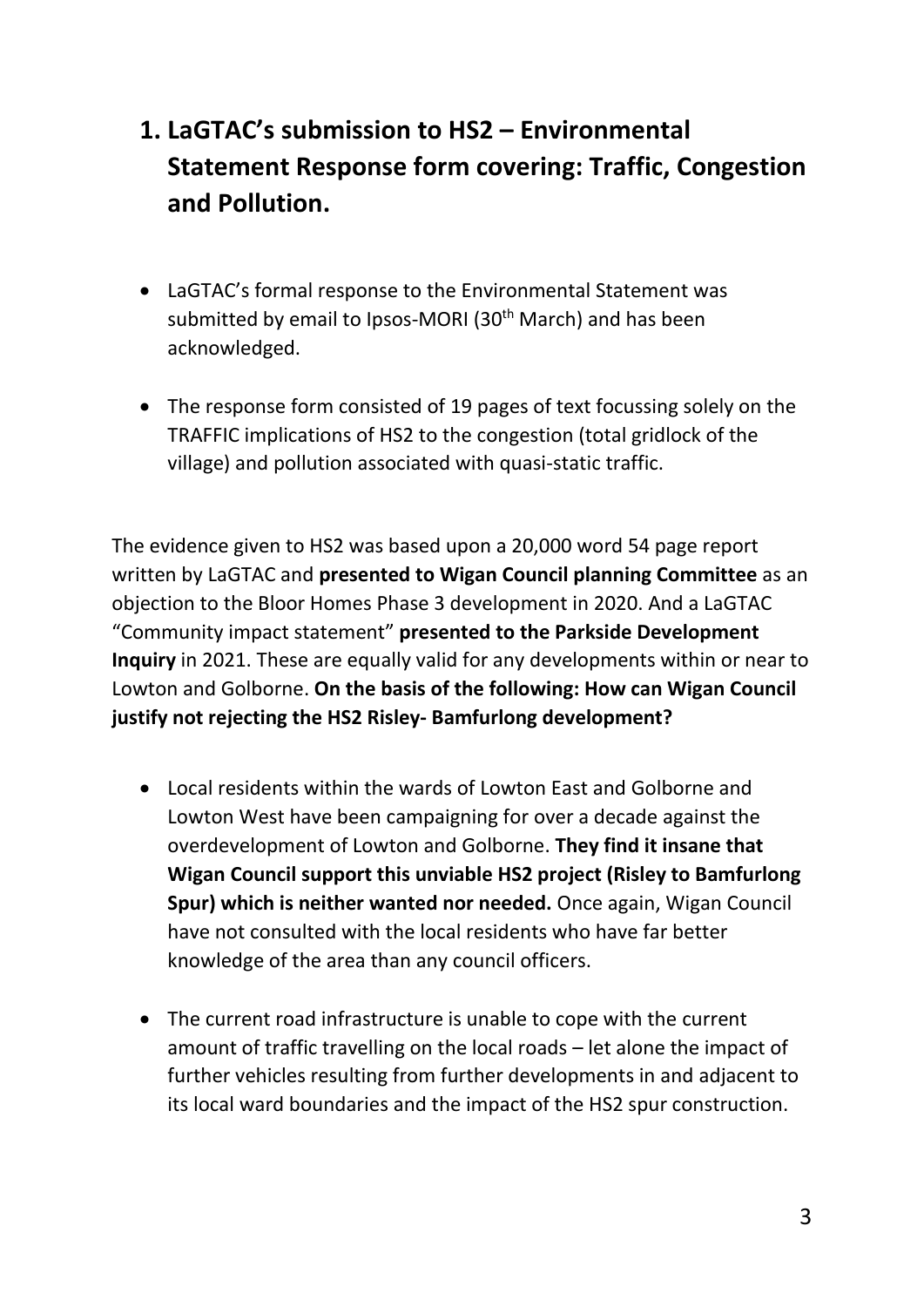- **Wigan Council and the Greater Manchester Combined Authority both support the HS2 link - against the wishes of local residents.**
- Before HS2 considered putting the spur through Lowton: **surely they must have been made aware by Wigan Council of the already significant development that had and was proposed for the area. This information has been available since 2013.** One only has to look at the 'Golborne and Lowton Infrastructure Assessment' produced by Wigan council (November 2013)<sup>1</sup>.
- LaGTAC referred HS2 back to the Wigan Council Infrastructure Assessment document of 2013 where they stated: **"***further planned developments within the Lowton and Golborne would cause serious issues***"**.
- Also that:

**"***Any further housing developments would lead to severe strain on infrastructure and lead to traffic congestion***"**. [Sections: 3.13.1, 13.3.2, 13.3.3 ,3.13.5] and

**"….***proposals taken in isolation will not impact severely on the local transport network, the cumulative impact of the full 1000 homes could be, and is likely to be, severe, given the overall scale of development and the existing congestion issues in Golborne and Lowton***.**"

• Wigan Council has now built and is planning to build well in excess of this number, and that doesn't include ongoing developments, or developments planned and/or being considered by other local authorities and adjacent wards to Lowton and Golborne.

 $1$  WMBC document "Golborne and Lowton Infrastructure Assessment" (Highways Existing Conditions), November 2013.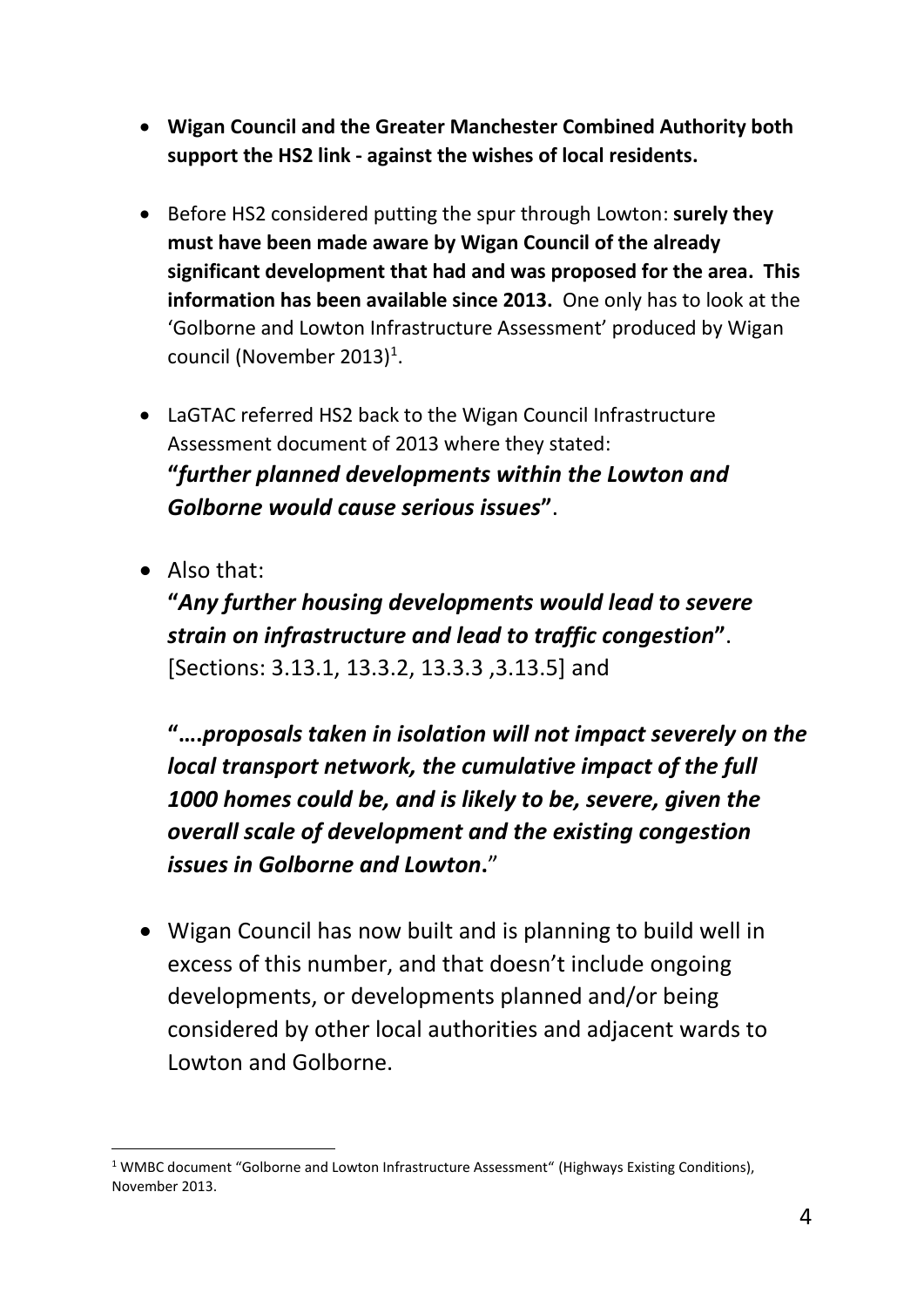- The proposed HS2 development would be the 'nail in the coffin' for completely shutting down the whole of the Lowton/Golborne road network at peak times – A complete disaster for the local community. Why do Wigan Council support the HS2 development when they should know better!
- In Wigan Council's open report on "HS2 Phase 2b Hybrid Bill Environmental Statement – Formal Response" of 30th March 2022 **they do not consider (under 2.1 ) that congestion and pollution are KEY concerns.**
- As far as LaGTAC and other residents groups are concerned none of the local councils or the developers have approached LaGTAC or local community groups to fully consider their viewpoints on these matters. As was clearly recognised in a recent Government White Paper where they state (generally) that:

### **"In respect of transparency and public engagement -** *As was noted in 2016/17, direct communication with local communities is extremely rare***".**

• In 2020/2021 a new 'Golborne and Lowton Infrastructure Assessment' consultation took place between Wigan Council officers, local ward councillors, LaGTAC and local community groups. In respect of traffic congestion in Lowton residents voted overwhelmingly that the **measures the Council was proposing would do little to address what is now recognised as a chronic and growing problem.** The general opinion of residents was that this consultation was simply a tick box exercise and Wigan Council did not listen and act upon considered opinions.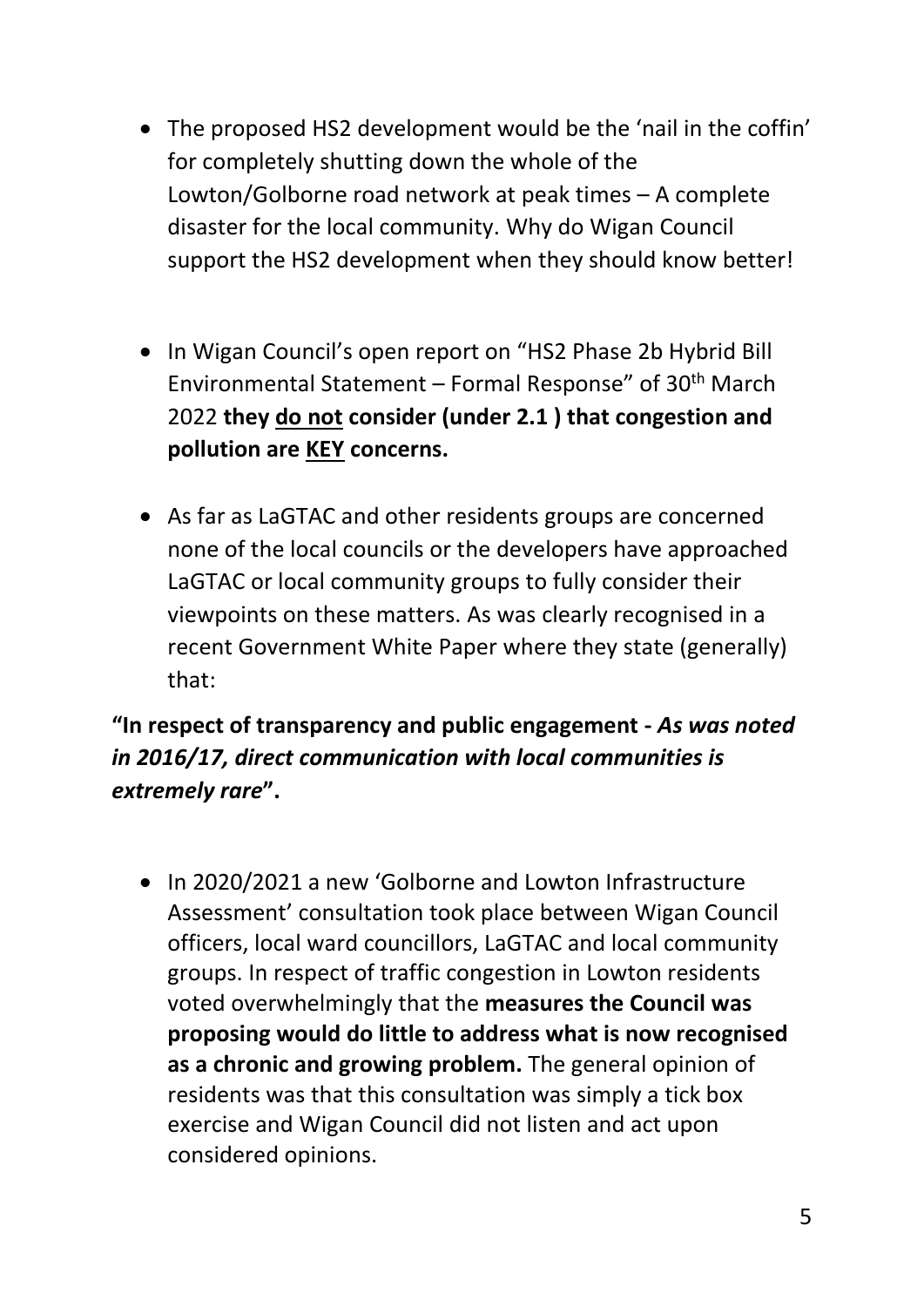- **In 2020 LaGTAC wrote to Wigan Council asking for a moratorium on house building whilst further discussion took place between the residents and the council. This was rejected outright**.
- **LaGTAC (again in 2020) suggested an oversight committee (comprising, council officers the developers and Lowton/Golborne residents' groups) to take place at initial planning meetings for 'Any' developments! – this was again rejected.**

Referring back to Wigan Council's earlier document of 2013 - section 3.13 referred to the following statements as priorities for the council:

**"***Congestion reduction and management is one of the key priorities for Wigan Council***"**. [3.13.1]; "..*there are congestion issues on the highway network in Golborne and Lowton*" [13.13.2]; "*surveys validated traffic issues and quantified the current levels of peak hour congestion and queuing at a number of the key junctions*." [13.3.3]; and **"***the data demonstrates that wherever development is accommodated it will adversely affect the junctions listed***,** *and particularly junctions along the A580 East Lancashire Road***"** [3.13.5].

Also, with reference to the following sections the National Planning Policy Framework NPPF (February 2019) [102, 103, 111] it confirms that then when it comes to promoting sustainable transport that the "**council and developers** *should take account of transport issues and that these should be considered from the earliest stages of planmaking* – including: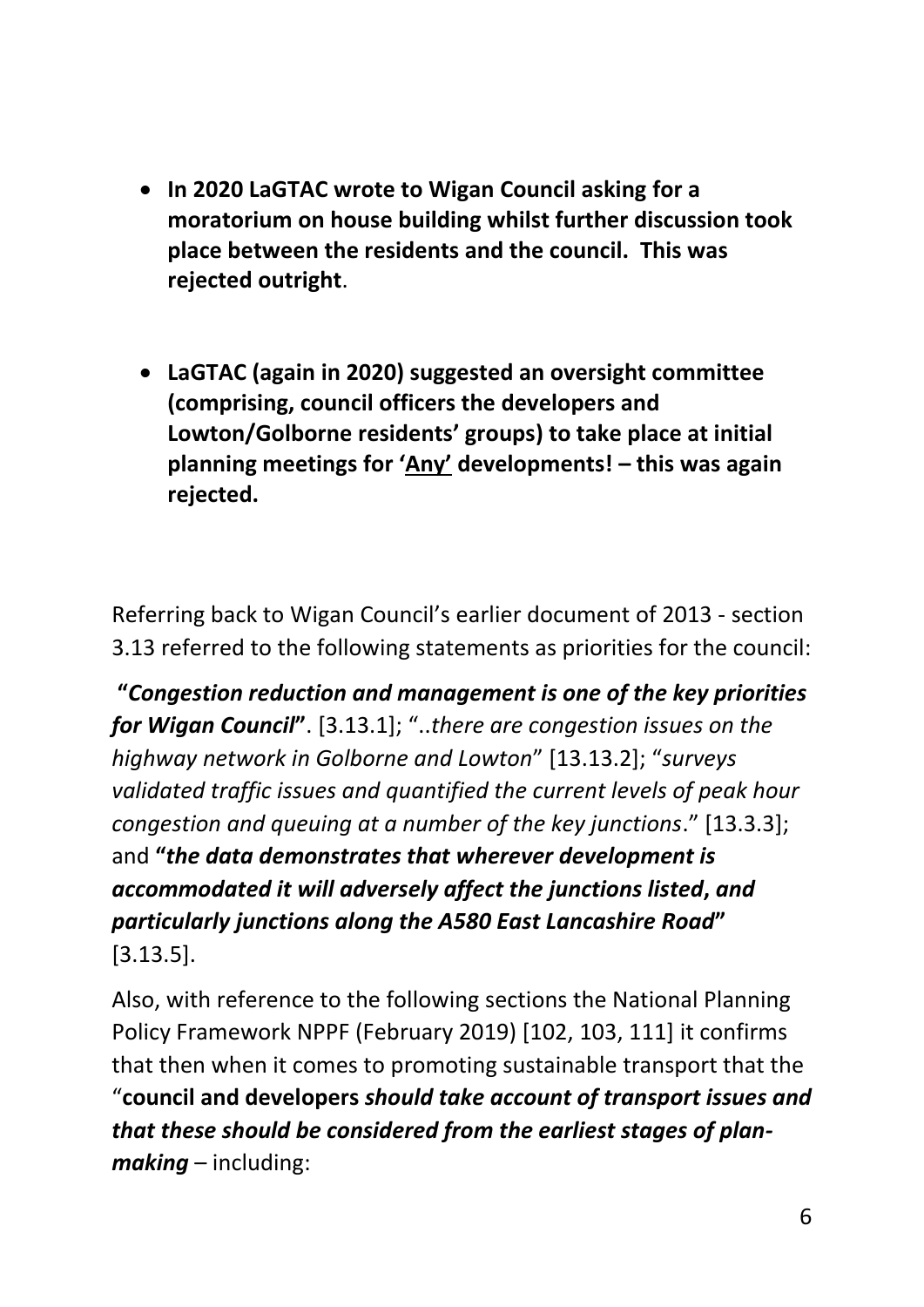*(a) the potential impacts of development on transport networks*,

*(d) the environmental impacts of traffic and transport infrastructure and* 

*(e) patterns of movement, streets, parking and other transport considerations are integral to the design of schemes".*

This document also states that

*"the planning system should actively manage patterns of growth in support of these objectives……. This can help to reduce congestion and emissions, and improve air quality and public health. ……. and this should be taken into account in both plan-making and decisionmaking.*

Also, **"a transport statement or transport assessment so that the likely impacts of the proposal can be assessed**"

Furthermore, as a key priority across Greater Manchester Wigan Council state within their Air Quality document that a *priority is to*

*"Increase efficiency of traffic movement by reducing congestion and stop-start travel to achieve a smoother emissions profile and overall lower emissions, especially at peak hours.*

The area around Lowton and Golborne is a bottle neck to traffic movement and the roads are already over-saturated with traffic (150% over capacity).

Over capacity junctions identified in 2013 were: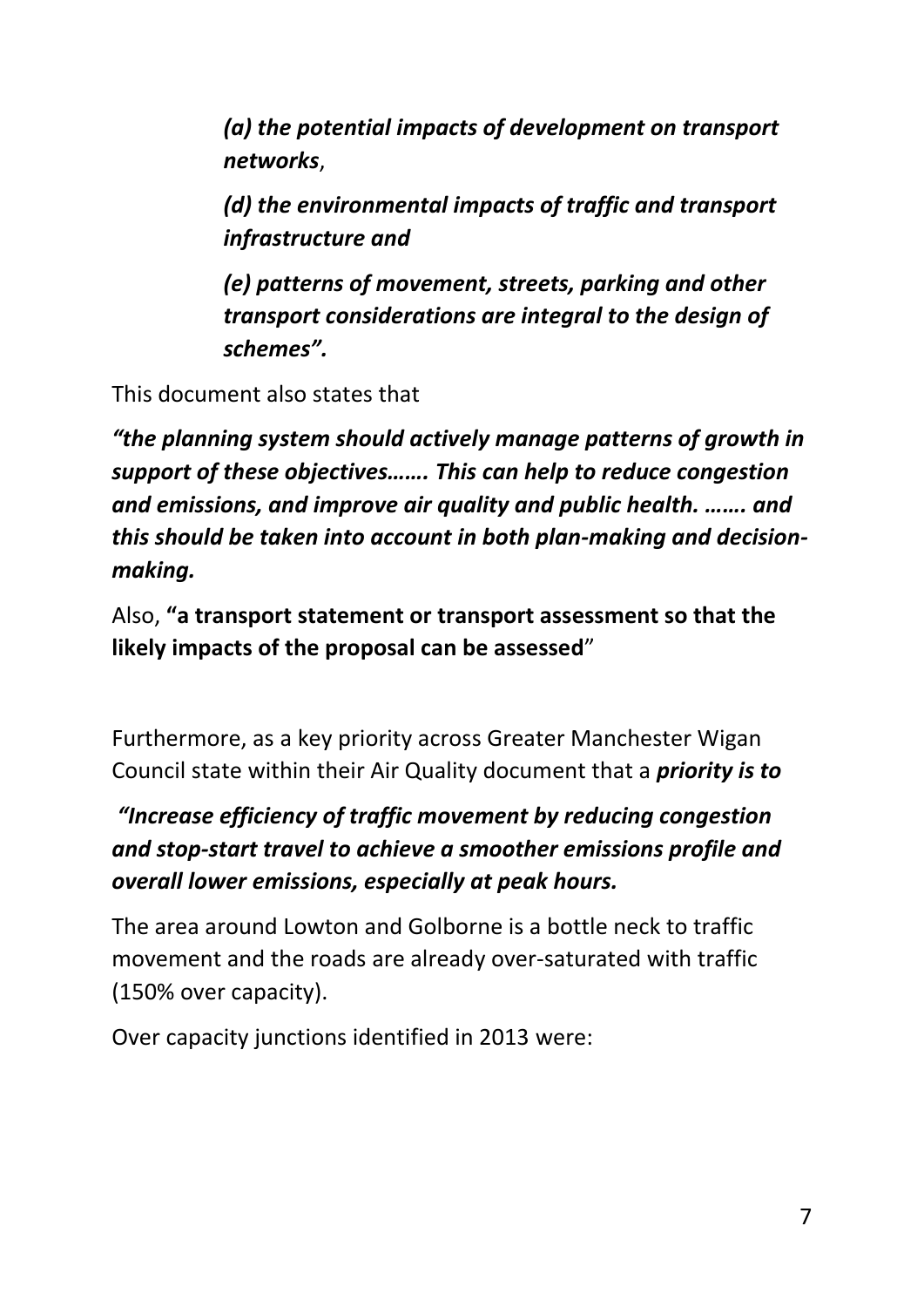A580 East Lancs Road B5207 Church Lane A572 Newton Road B5207 Kenyon Lane Winwick Lane A579 Atherleigh Way A572 St Helens Road B5207 Church Lane Golborne Road Slag Lane Stone Cross Lane

These are the same junctions referred to in Volume 2 and Volume 5 of the HS2 publications. **So why haven't these infrastructure and congestion issues been addressed before now by Wigan Council? Also, were HS2 not made aware of these concerns raised by Wigan Council back in 2013?** The experience of using these junctions is that they have not been improved and congestion is now significantly worse throughout both Lowton and Golborne.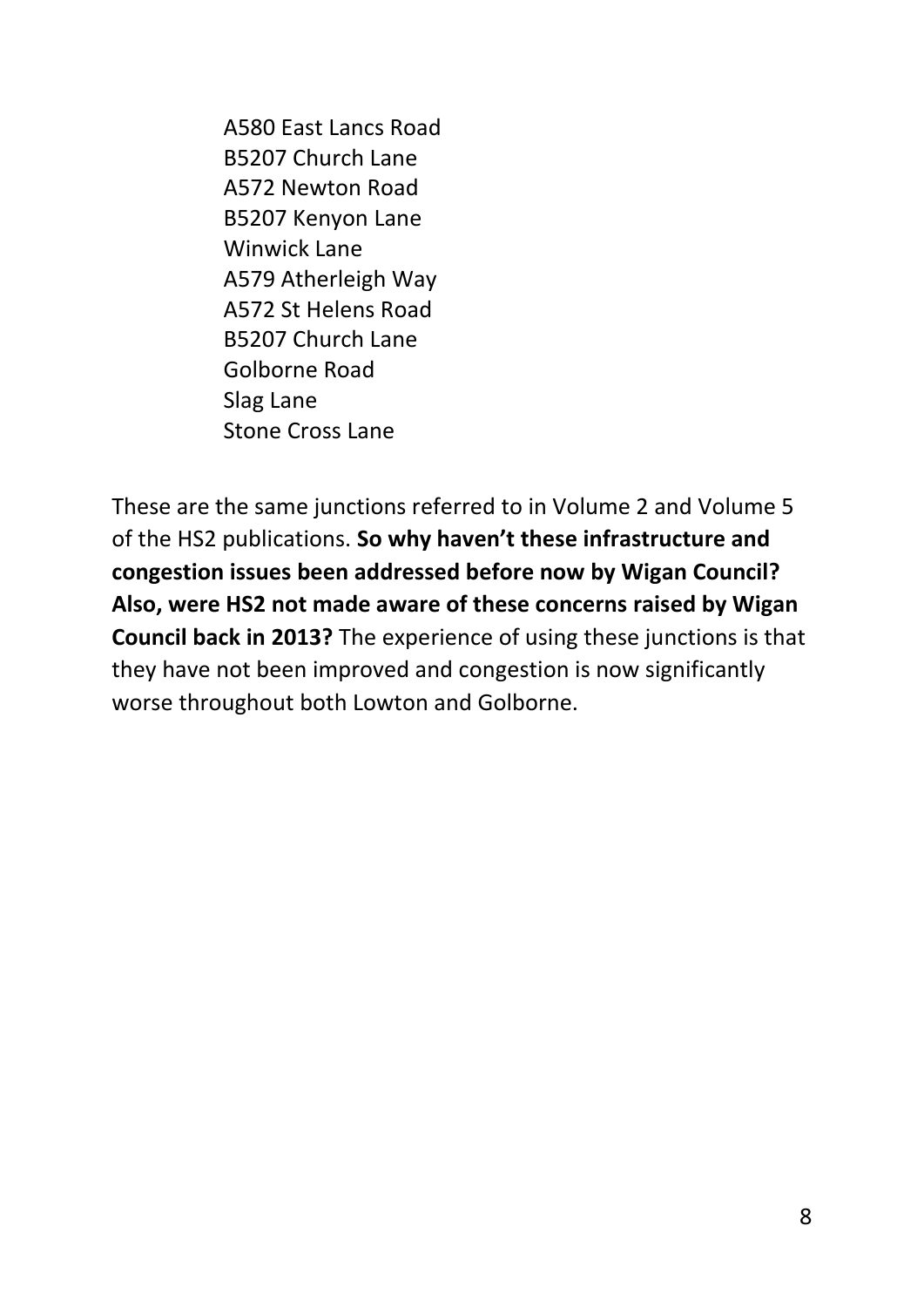## **2. A simple taxation procedure to replace the need for CAZ charges. i.e. a new 'Road Pricing' policy.**

- We know that residents and businesses throughout GMCA are vitriolically opposed to any Clean Air Zone charges, as they were with Congestion charges. **Any proposed CAZ heavily penalises certain groups of vehicles and therefore businesses not only within GMCA but in other parts of the UK.** However:
	- $\circ$  Q1. What proposals have been put forward that:
		- brings in new revenue to offset the falling revenue from moving towards electric vehicles?
		- provides revenue to offset pollution? and
		- money to repair the physical damage done to the roads due to a year-on-year increase in traffic?

Instead of just criticising what has been a shambles in respect of GMCA's introduction of a CAZ charge – let us consider:

- o Q2. What parameters affect pollution and road damage? Answer: These are considered to be:
	- Vehicle emissions (CO2, NOx, particulates PM2.5 etc.)
	- Vehicle weight road damage is proportional to (vehicle weight)^4 [or more correctly (axle weight)<sup>^4</sup> and number of axles]
	- Total mileage travelled per vehicle per year
	- Congestion [attributable to too much housing and commercial development, lack of funding for road infrastructure improvements and of course increase in traffic levels. Also – dare I say it: more cyclists on A, B and C roads!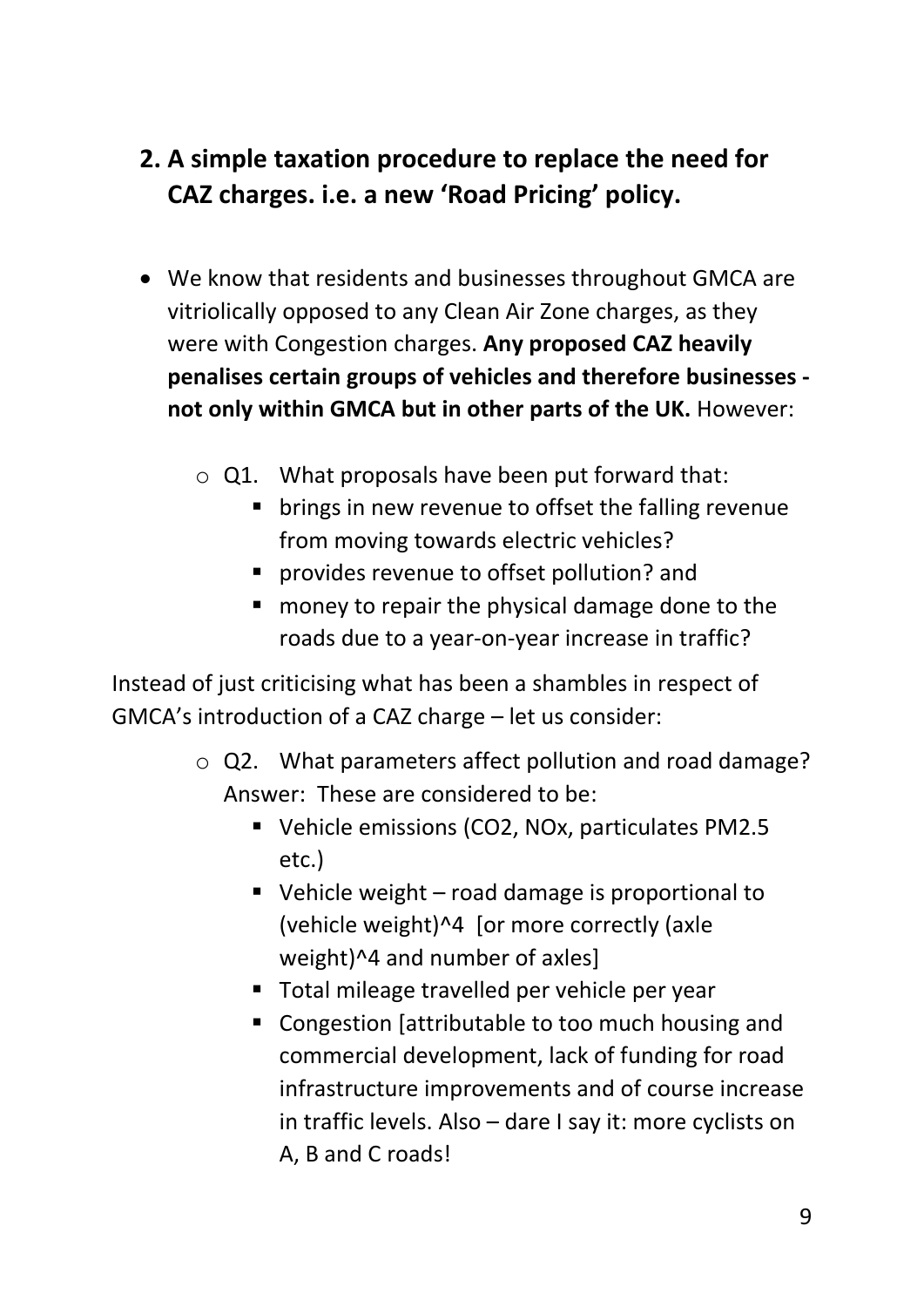- **A simple UK Road Pricing model [LaGTAC] has been developed to cater for the first three items [See below – Appendix A] which can also incorporate Fuel Tax.**
- Congestion is a big issue that really should be dealt with by local councils etc. (i.e. at the point of impact), in consultation with government. But, as we have seen people don't want a congestion tax

#### **LaGTAC's Chair wrote to the Secretaries of State for Transport (Grant Shapps) and Environment (George Eustice)**, plus

Parliamentary Under Secretaries for Climate Adaption (Jo Churchill) and Department for Transport (Trudy Harrison) 8<sup>th</sup> March. Also, to the working committees for DEFRA and Road Transport 22<sup>nd</sup> March asking for a meeting with our local MP James Grundy and Graham to discuss LaGTAC's Road Pricing procedure since they [Parliamentary Transport Committee] had to have some proposals by the end of 2022. (see **Summary of latest Road Pricing Policy document (Feb 2022)** below**).**

This latter document was made available to Graham early March just prior to a letter being sent to the ministers. Interestingly many areas of discussion within this report overlapped those parameters given in the simple procedure noted above: but, they did not qualify how they would be used to determine a final road pricing charge. In Graham's letter he commented "I believe that this is a very challenging timescale, especially with reference to Conclusion 8 that *"…one of those options should be a road pricing mechanism using telematic technology…."*. I consider that:

• Telematic technology is a very cost intensive way to proceed when other options are available at lower cost to implement.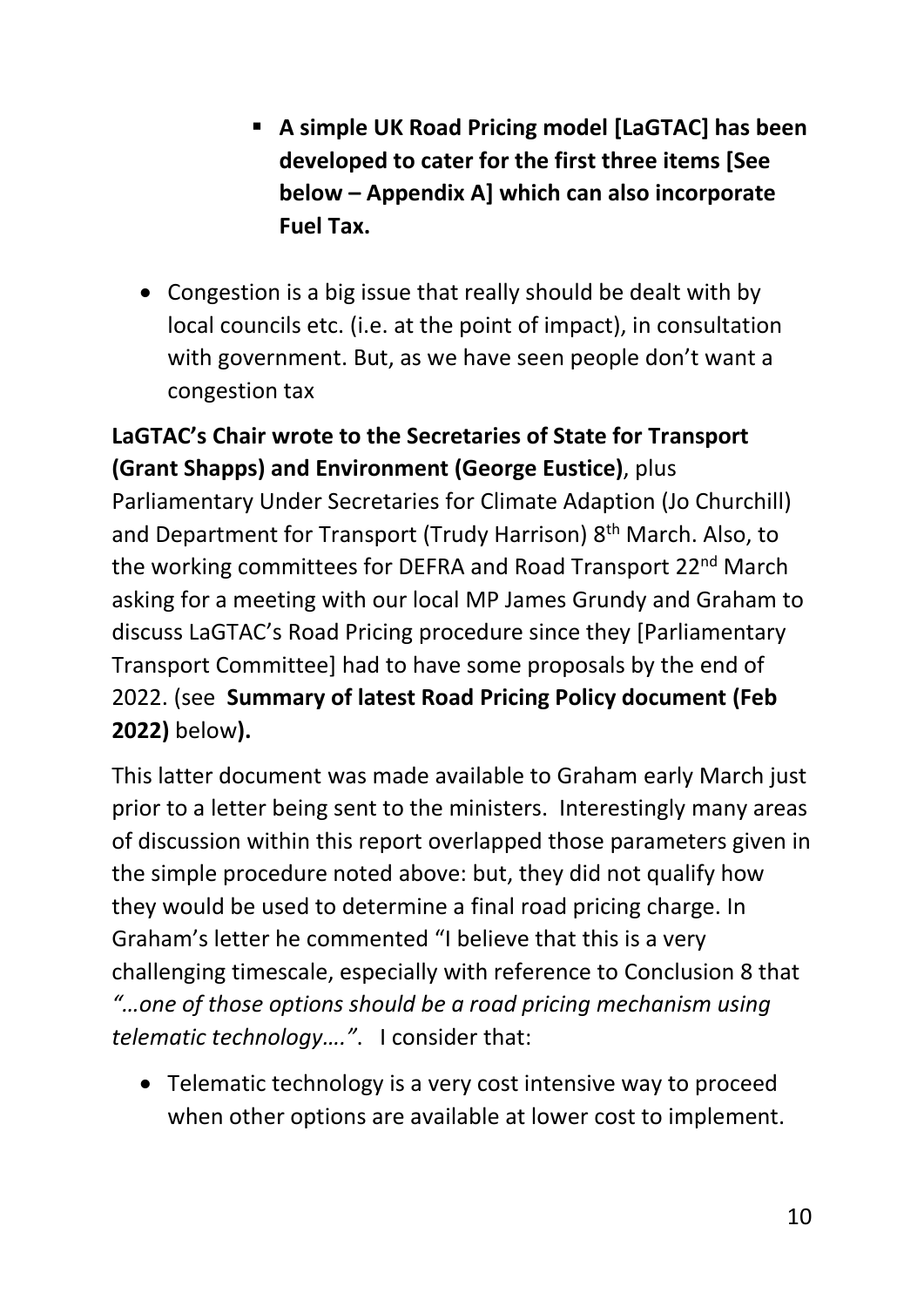- The equipment installation (monitoring and signage) and maintenance costs alone will be enormous.
- Software development costs will be large, and beta-testing will be a lengthy process.
- Motorists will resist 'Big Brother' black box technology being installed in their vehicles.
- There are likely to be significant legal challenges.
- It will take many years to put a telematic system in place and way beyond the 2022 deadline referenced in Conclusion 17 above.
- In the interim period, while the Government departments consider the potential effect and impact of telematic technology, a simple change to the DVLA's current software could enable a road pricing scheme to be introduced very quickly and at a relatively low cost.
- Not only could changes be introduced relatively quickly it could eliminate the separate fuel duty, and current VED charges used at present. Furthermore, this simple modified VED road pricing scheme would intrinsically include a green environmental tax which is equitable to all vehicles. This avoids the need any duplicated charging schemes, and more importantly removes the need for any controversial and highly unpopular local Clean Air Zone charges introduced at extortionately high cost to businesses and our local residents.

In the interim period, while the Government departments consider the potential effect and impact of telematic technology, a simple change to the DVLA's current software could enable a road pricing scheme to be introduced very quickly and at a relatively low cost.

• An email from the Parliamentary Committees stated that they would respond within approximately 20 working days from receipt of the 2<sup>nd</sup> letter (i.e. approximately 15<sup>th</sup> April) albeit there are considerable other pressures on them at present.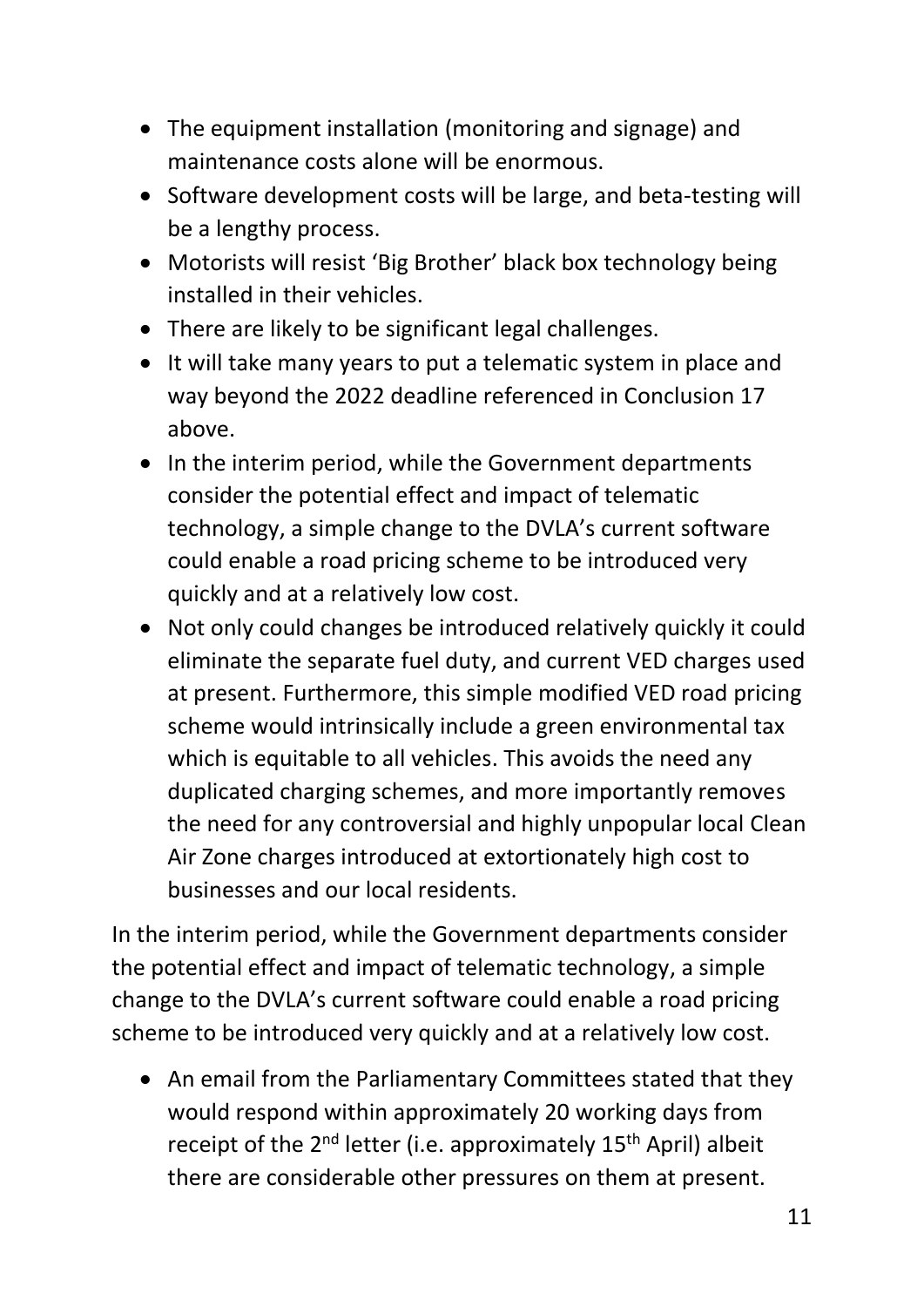## **Appendix 1: Summary of 'a suggested simple procedure for road and pollution tax within the UK (An alternative to Clean Air Zone charges)'** © LaGTAC 2022

The damage to roads and environment is a function of the weight of the vehicle (kg), mileage (km) and pollution emitted per mile (km).

If, **R** is a Combined VED & Pollution charge, then an equation of the form given below may be used

$$
R = C + [\alpha.f(W) + \beta.f(P)].M
$$

Where:

| C   | Fixed charge levied on all road users (excluding<br>pedestrians) [£]                                |  |
|-----|-----------------------------------------------------------------------------------------------------|--|
| W   | Weight of vehicle (if it exceeds 50kg) [kg]                                                         |  |
| P   | level of pollution emitted by vehicle per km<br>travelled [e.g. gm of $CO2$ per km]                 |  |
|     | And where P is a function of individual pollutants i.e.<br>$P = f(CO_2: NO_2: PM_{2.5}$ etc, level) |  |
| M   | Annual distance covered by vehicle (determined<br>from MoT certificates etc.) [km]                  |  |
| α&β | are constants linking monetary values to the<br>parameters                                          |  |

[NB the duty on fuel may simply be accounted for within the choice of parameters  $\alpha$  and/or  $\beta$ ]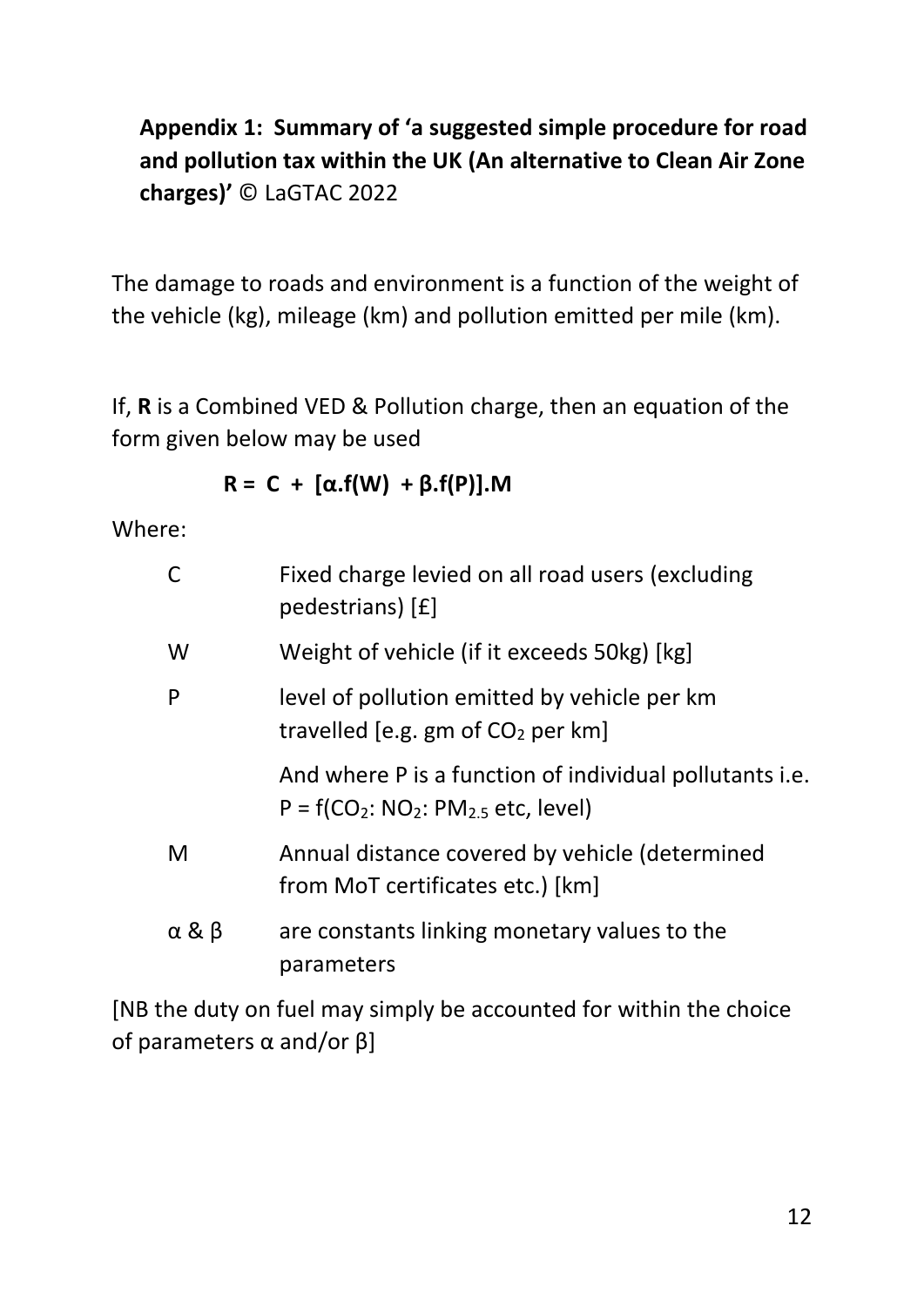This ensures that:

- **all road users contribute towards road maintenance**
- **light weight vehicles are penalised less than HGVs**
- **highly polluting vehicles are taxed more**
- **those travelling a few miles per year are not penalised by a flat rate tax**
- **a separate fuel duty can be accommodated within the expression for R via constants α and/or β**

This would mean that there is no requirement for any Clean Air Zones (CAZs) to be considered since all polluters are taxed irrespective of where they drive. The DVLA hold all vehicle details (owner, weight, emissions and has direct access to MoT mileage data). Mileages are also noted when vehicles change hands. The VED could be made similar to an annual Personal Tax form where you either get a refund, or a charge to pay for extra mileage travelled.

Thus, there is no need for complex charge enforcement software or CAZ cameras. A simple annual tax payable to DVLA (in lieu of current VED etc.). *What could be more cost effective? And easier to implement?*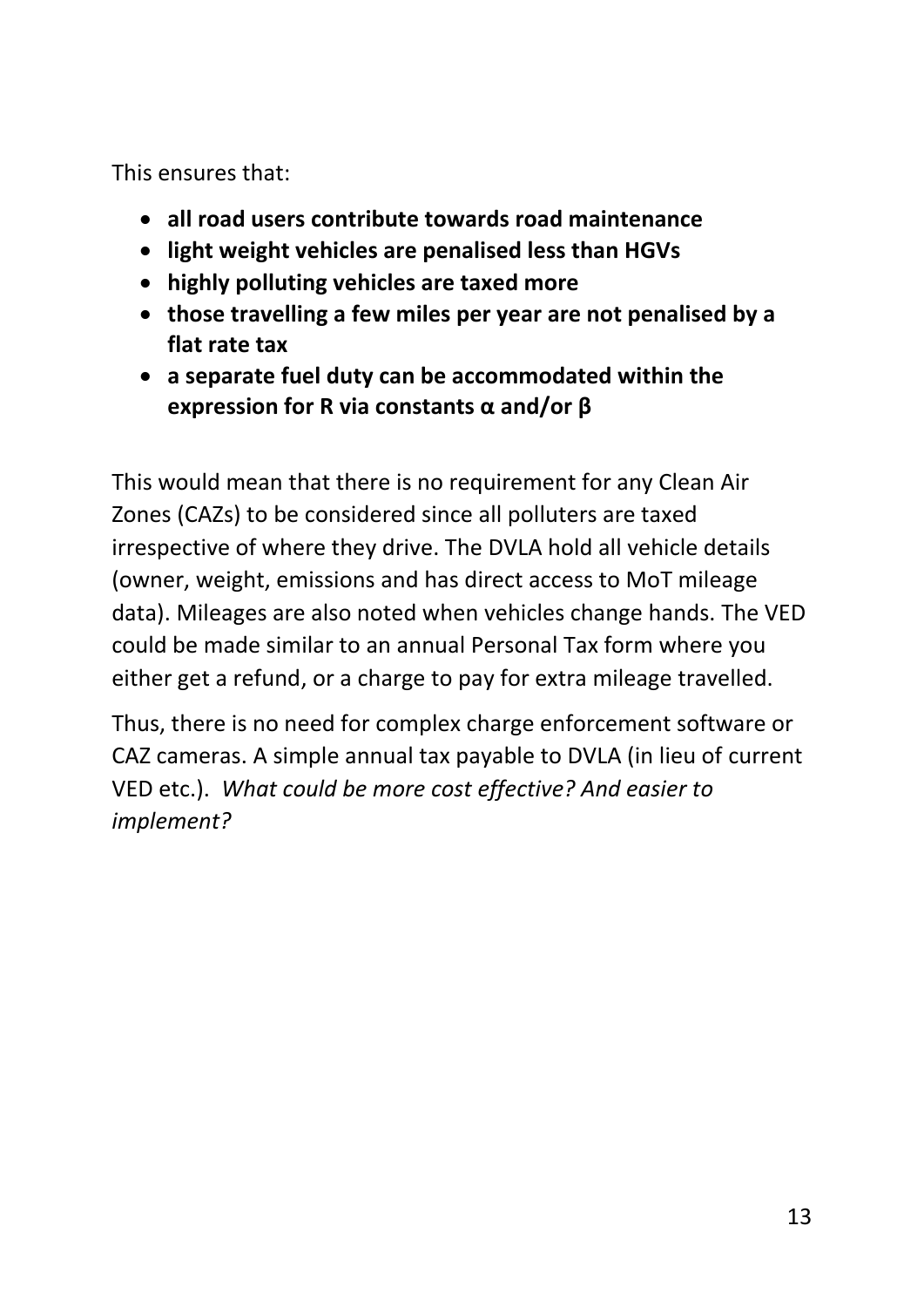### **Summary of latest Road Pricing Policy document (Feb 2022)**

#### **(Extracts taken from 'House of Commons Transport Committee report' HC 789, 4th Feb 2022)**

- 1. Road pricing involves direct charges levied on motorists for driving on public roads. It has two purposes: first, to generate revenue; and, secondly, to manage the costs of motoring such as pollution, emissions and congestion.
- 2. The **taxes imposed by fuel duty and vehicle excise duty are increasingly duplicated by local schemes that charge motorists for entering congestion zones and clean air zones.** The simultaneous operation of local and national road pricing schemes would create confusion and unfair double taxation.
- 3. **The situation is urgent.** An arm's-length body should be tasked with recommending an alternative road charging mechanism **to replace fuel duty and vehicle excise duty by the end of 2022**
- 4. Fuel duty and vehicle excise duty raise some £35 billion a year. Revenue from vehicle excise duty (£7 billion). Fuel duty (£28 billion) is disbursed across the whole of state spending to fund, for example, schools, hospitals and the armed forces.
- 5. Neither fuel duty nor vehicle excise duty are currently levied on electric vehicles.
- 6. If electric vehicle drivers become accustomed to no-tax motoring, it may become socially and politically difficult for the Exchequer to extract motoring taxes from them in future.
- 7. Without radical reform, policies to deliver net zero emissions by 2050 will result in zero revenue for the Government from motoring taxation, and will lead to either decreased investment in public services, including road maintenance, or increased Government borrowing.
- 8. The Government must make it clear to motorists who purchase **electric vehicles that they will be required to pay for road usage, as is currently the case for petrol and diesel vehicles**. It must ensure that any alternative road charging mechanism incentivises motorists to purchase vehicles with cleaner emissions while contributing tax revenues to support the maintenance of the road network.
- 9. The **Government must start an honest conversation with the public on the funding implications** for road development and maintenance and for other essential public services of decreased revenue from vehicle excise duty and fuel duty.
- 10. To promote fairness and public acceptance, any alternative road charging mechanism must (a) **entirely replace fuel duty and vehicle excise duty** rather than being added alongside those taxes; and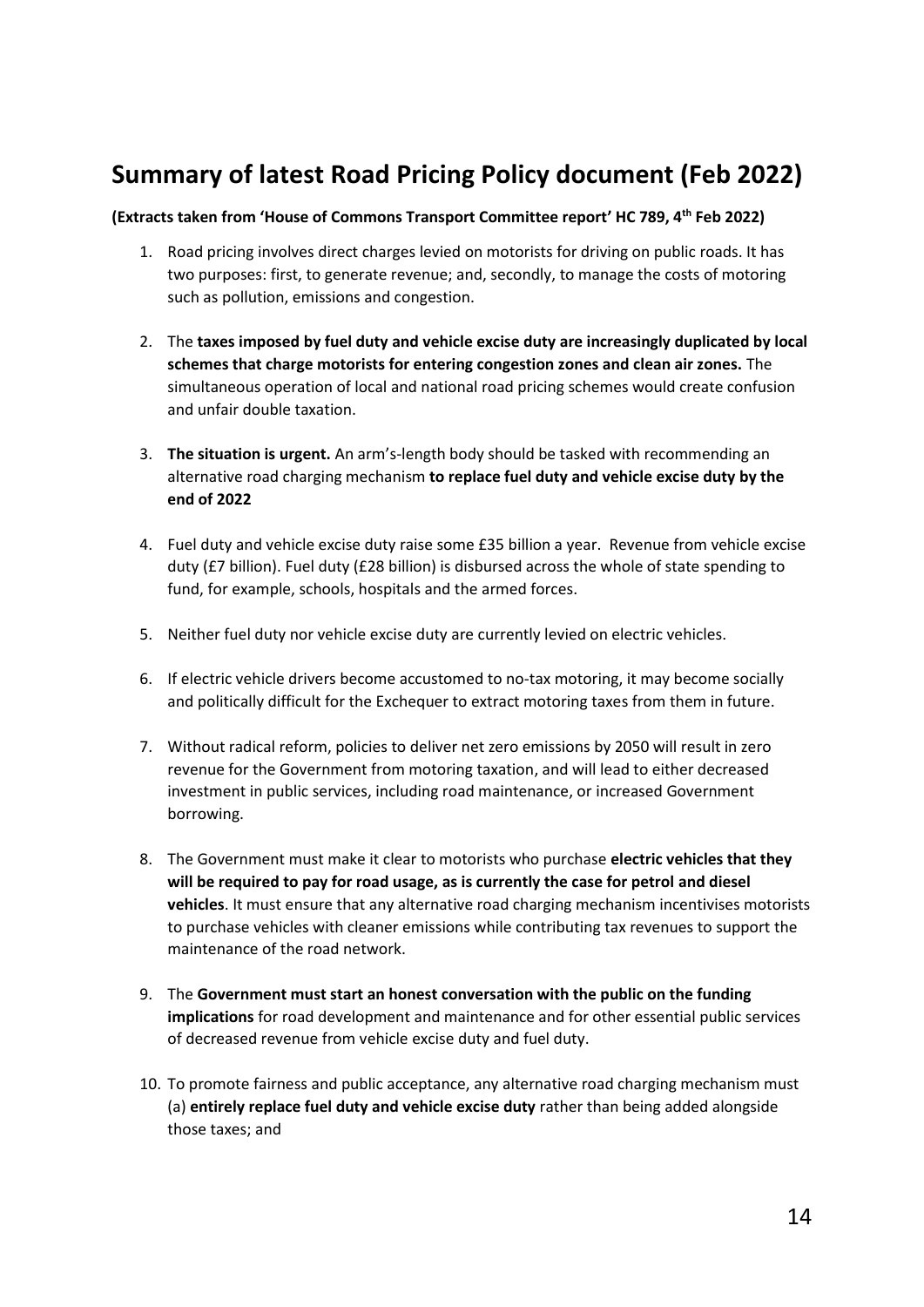(b) **be revenue neutral** with most motorists paying the same or less than they do currently. (c) Such a mechanism should be phased in before fuel duty and vehicle excise duty decline to zero. The situation is urgent; work must begin without delay.

- 11. New taxes, and particularly those that rely on new technology, take many years to introduce.
- 12. **The more fuel you use and the heavier the vehicle, the more you pay, and taxation is linked to distance driven**.
- 13. The **Government must examine the role that telematic technology can play** in delivering a replacement road pricing mechanism that sets the cost of motoring based on the duration and time of the journey and vehicle type and size. The Government must assess the potential effect of telematic technology on changing drivers' behaviour and delivering its wider policies on air quality, congestion, public transport and public health.

\_\_\_\_\_\_\_\_\_\_\_\_\_\_\_\_\_\_\_\_\_\_\_\_\_\_\_\_\_\_\_\_\_\_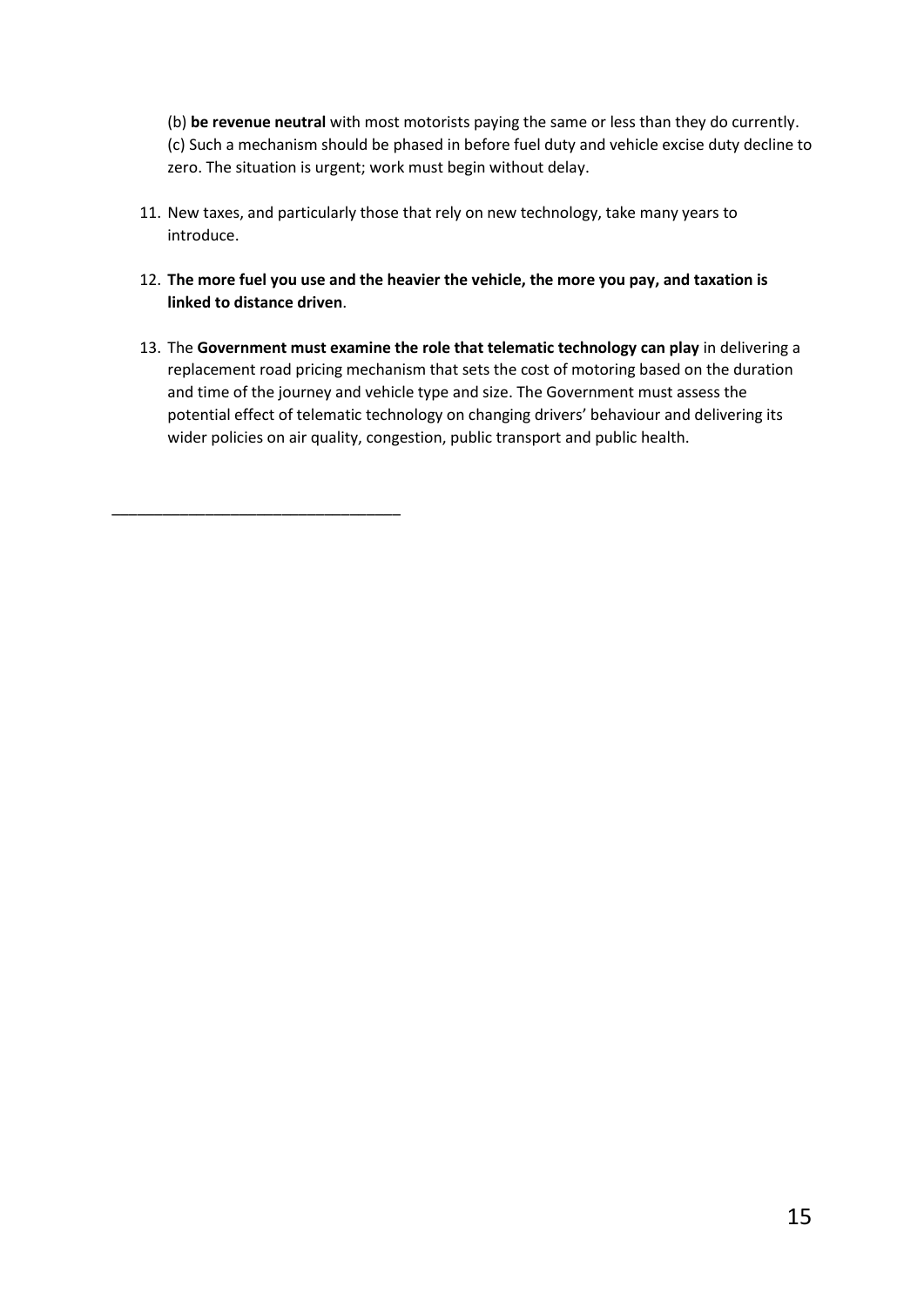- **3. Speeding Issues within Lowton and Golborne – an update.**
- In 2020 LaGTAC set up a working relationship with Greater Manchester Police (GMP) to accommodate road traffic safety related issues and in particular traffic enforcement especially in respect of excessive speeding within Lowton and Golborne. **Excessive speeding is one of the most discussed issues within Lowton and Golborne. LaGTAC provided a comprehensive technical report highlighting data/evidence showing the need for enforcement.**
- Early in 2021 a working group was formed comprising GMP local neighbourhood policing unit officers (under Insp. Andrew Smith (Leigh Div)), LaGTAC and the Road Traffic Enforcement Unit (covering Greater Manchester).
- **This traffic enforcement programme was to be a long-term commitment – not a one-off blitz on motorists.**
- **Over the period 7th May to 4 th June 2021: LaGTAC undertook a survey of local residents via Facebook (TAG, Golborne and Lowton West Voice etc) to determine local speeding hot-spots.**

#### **Summary of results**

- There were **219 citations** from the survey
- **43 Roads were cited** within Lowton and Golborne
- Ten roads accounted for 70% of theses citations
- The lowest scoring 25 roads accounted for 15% of the total citations

The top 10 roads nominated were: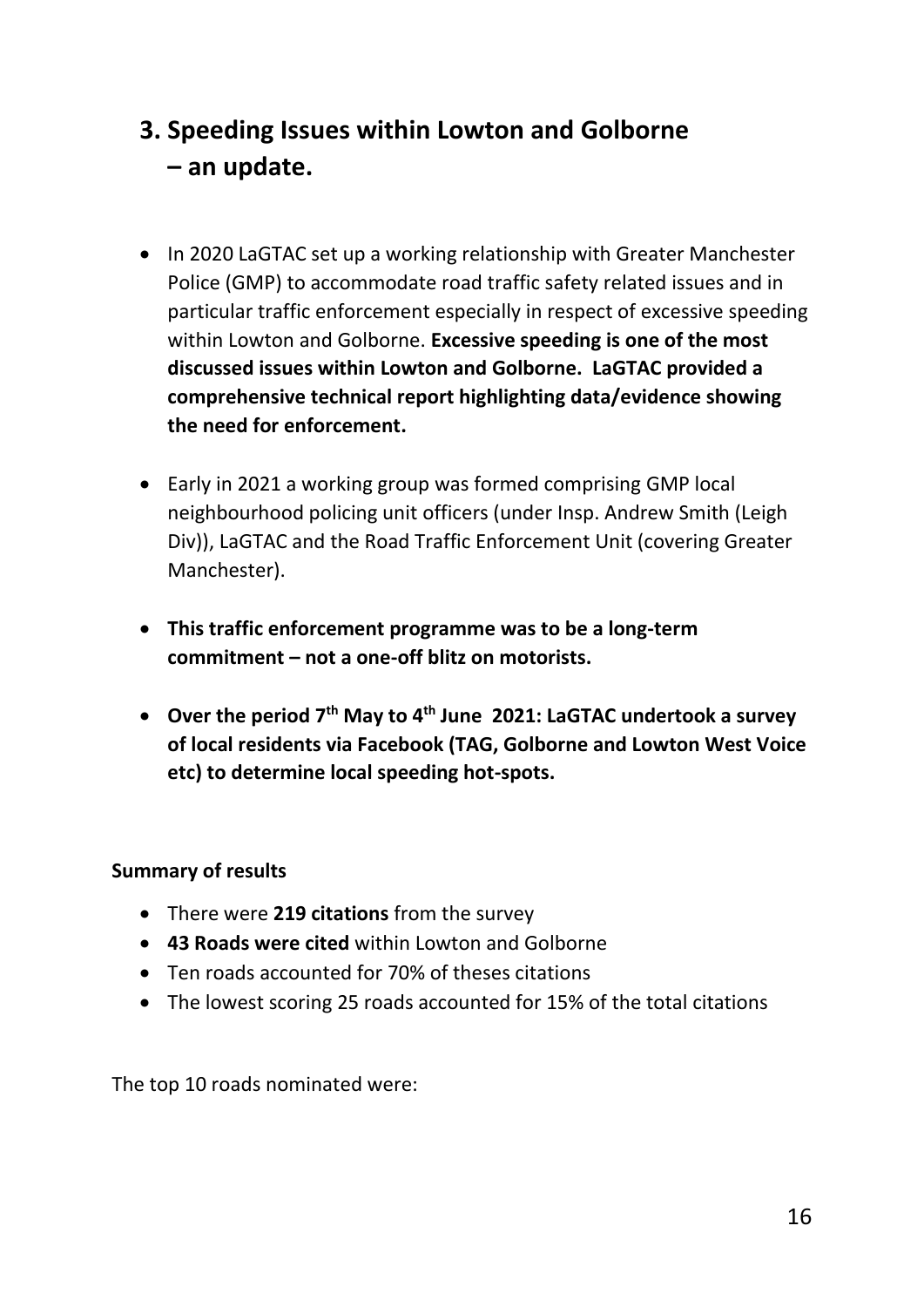|                | Road                     | % of total<br>citations | <b>Speed Limit</b><br>(mph) |
|----------------|--------------------------|-------------------------|-----------------------------|
|                |                          |                         |                             |
| $\mathbf{1}$   | Slag Lane - Lowton       | 16.4                    | 40/30                       |
| $\overline{2}$ | Church Lane - Lowton     | 11.4                    | 30                          |
| 3              | Newton Road - Lowton     | 10.5                    | 30                          |
| 4              | Stone Cross Lane North - | 7.3                     | 30                          |
|                | Lowton                   |                         |                             |
| 5              | Nook Lane - Golborne     | 5.0                     | 30                          |
| 6              | Bridge Street - Golborne | 4.6                     | 30                          |
| $\overline{7}$ | High Street - Golborne   | 4.1                     | 30                          |
| 8              | Sandy Lane - Lowton      | 3.7                     | 20                          |
| 9              | Garton Drive - Lowton    | 3.7                     | 20                          |
| 10             | Edge Green Lane -        | 3.2                     | 30                          |
|                | Golborne                 |                         |                             |



**Map showing roads (RED + GREEN) where 85% of speeding hot-spot citations were made**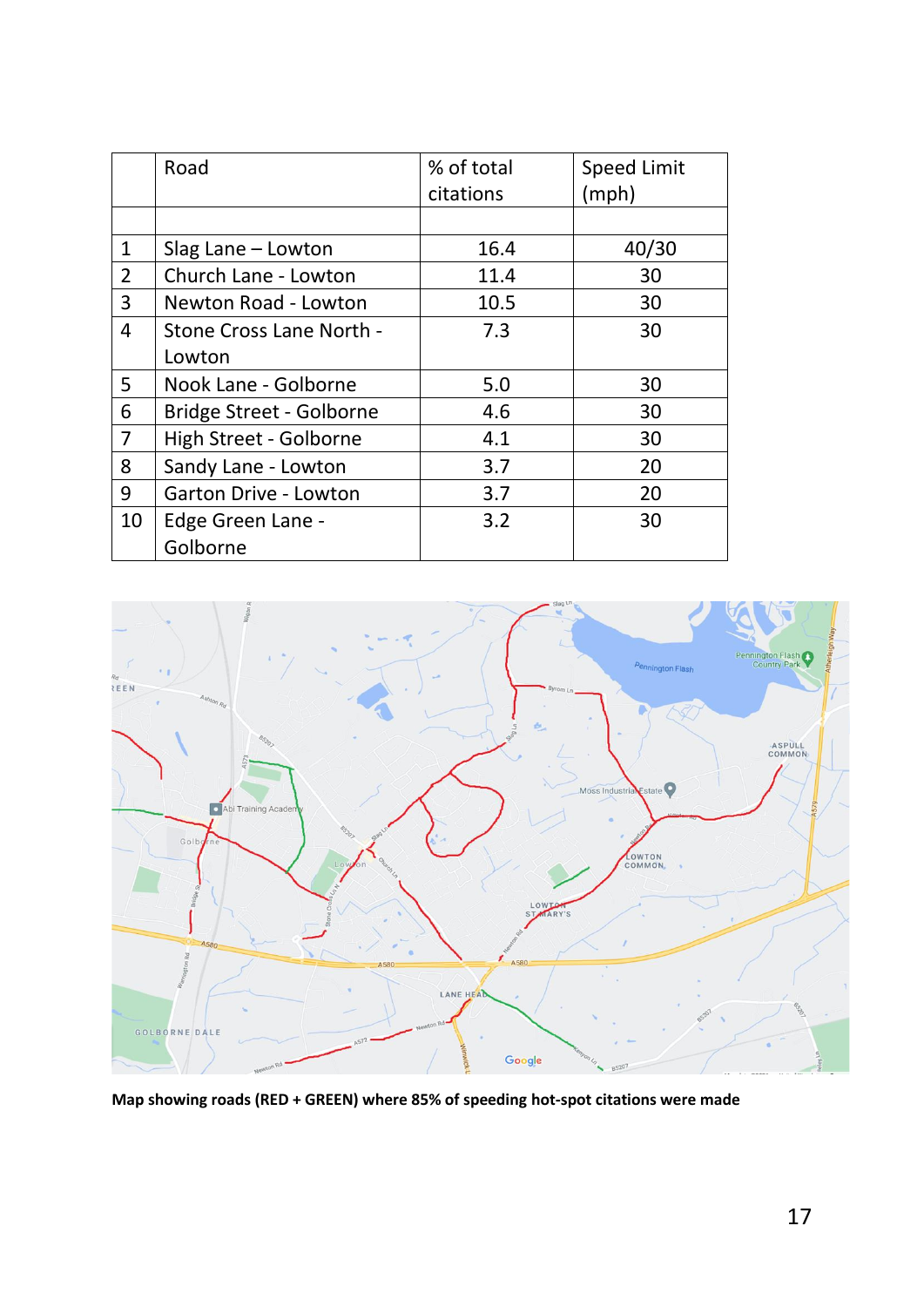- On the basis of these results LaGTAC, in consultation with GMP, proposed a matrix for traffic enforcement over the initial period June to October 2021 and as you are well aware the **Road Traffic Enforcement Unit undertook a series of enforcement actions on the above roads plus some random roads from the full list.**
- LaGTAC along with concerned local residents groups have been taking **speed measurements using 'time over fixed distance' and CCTV footage** to determine maximum vehicular (of various types) speeds achieved and statistical evaluations of speed/traffic flow rates at several locations. **In concert with these studies LaGTAC borrowed a radar speed gun from the Council's 'Community Speed Watch' over the period June to October 2021.**
- A summary spread sheet is available for these studies at various locations (to be provided with the minutes of this meeting). The roads studied to date comprise: Slag Lane (40 and 30mph zones), Newton Road and Stone Cross Lane North (30mph zones), Sandy Lane (20mph zone) plus Garton Drive (20mph residential zone).

|                     | Speed | Average | %         | Excessive      | Max speed |
|---------------------|-------|---------|-----------|----------------|-----------|
|                     | Limit | speed   | exceeding | speeders       | observed  |
|                     | (mph) | (mph)   | speed     | % > $(SL +$    | (mph)     |
|                     |       |         | limit     | 15mph)         |           |
|                     |       |         |           |                |           |
| Slag Lane           | 40    | 37.5    | 25        | $\overline{4}$ | 62        |
| Slag Lane           | 30    | 35.2    | 92        | $\overline{4}$ | 54        |
| <b>Newton Road</b>  | 30    | 38.5    | 94        | 8              | 125       |
| <b>Stone Cross</b>  | 30    | 33.3    | 87        | $\overline{2}$ | 52        |
| Lane                |       |         |           |                |           |
| Sandy Lane          | 20    | 31.9    | 99        | 26             | 52        |
| <b>Garton Drive</b> | 20    | 36.4    | 99        | 57             | 73        |

#### **Summary (averaged values)**